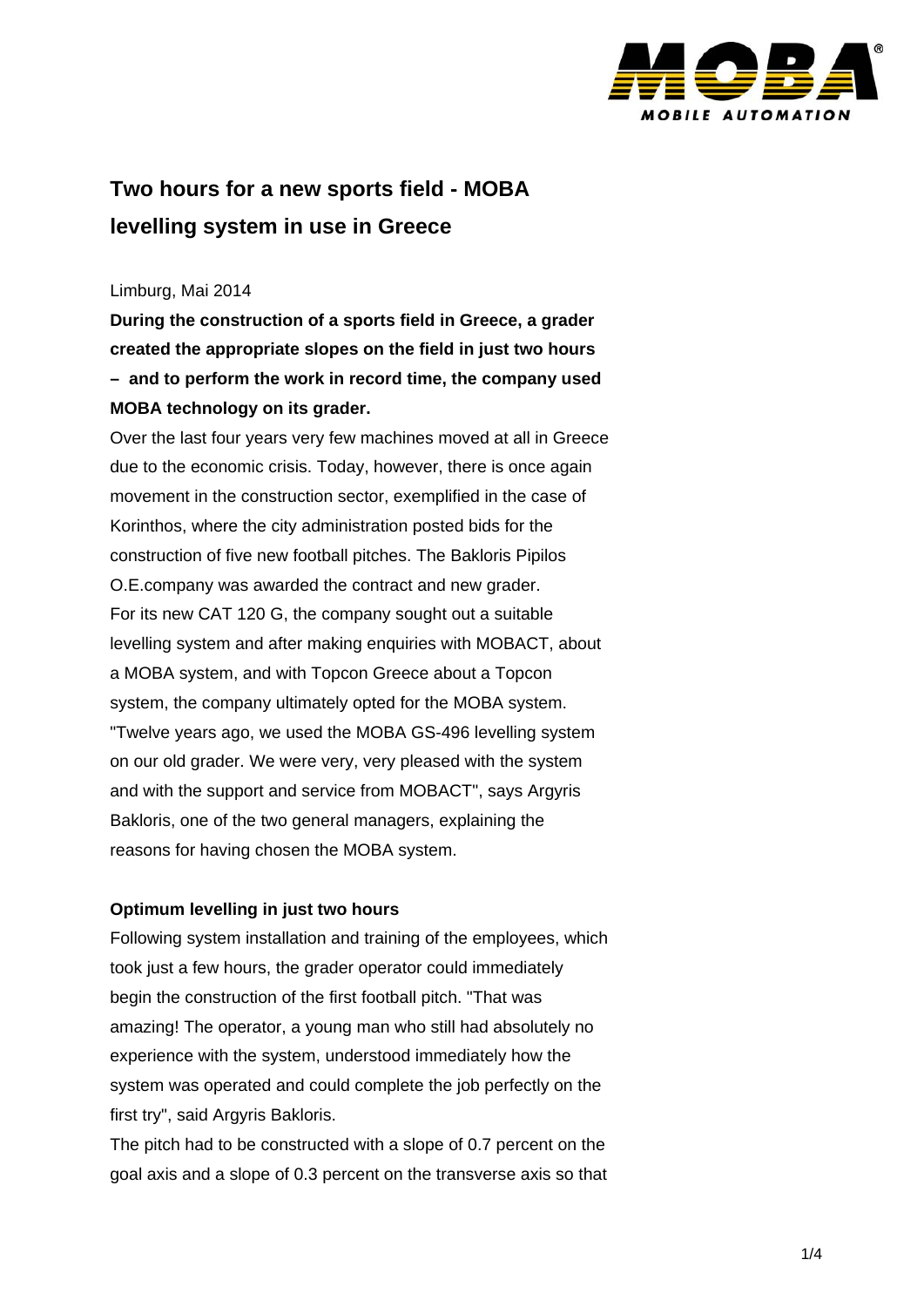

rain water can run off uniformly and not collect on the pitch. The required accuracy of less than three millimetres of deviation was child's play with the system. Argyris Bakloris and his partner Tasos Pipilos were thrilled: in just two hours, levelling of the entire 90 by 70 metre pitch was completed – without the system, it would have taken more than a week, as they would have had to use stakes to guide the operator, which would have taken even longer with an inexperienced grader operator.

#### **Free machine mobility over the entire work area**

The levelling system operates with a laser receiver on each side of the blade. The laser receivers accepts the laser signal from a dual slope laser transmitter, which specifies the height, in a receiving range of 360°. The machine thereby achieves a very high level of flexibility as it can move freely across the pitch. Via the control panel in the vehicle cab, the operator enters the values for the target surface – i.e., the height and slope values – that are to be aimed for. The controller compares these target values with the actual values of the laser sensors and regulates the hydraulics accordingly in the event of deviations. Thus, the system can automatically control the height and slope of the blade with millimetre accuracy and precisely construct the planned slopes.

#### **About MOBA**

With over 40 years of experience, MOBA has grown to become a world leader in developing and manufacturing mobile electronics, identification systems and weighing technology for construction machinery and waste disposal vehicles. MOBA is also a successful system specialist and OEM supplier in the field of mobile automation. With its headquarters in Limburg, Germany, and branch offices in Dresden, Langenlonsheim and Merenberg, MOBA operates eight subsidiaries worldwide that together with an international dealer network, ensures that the company is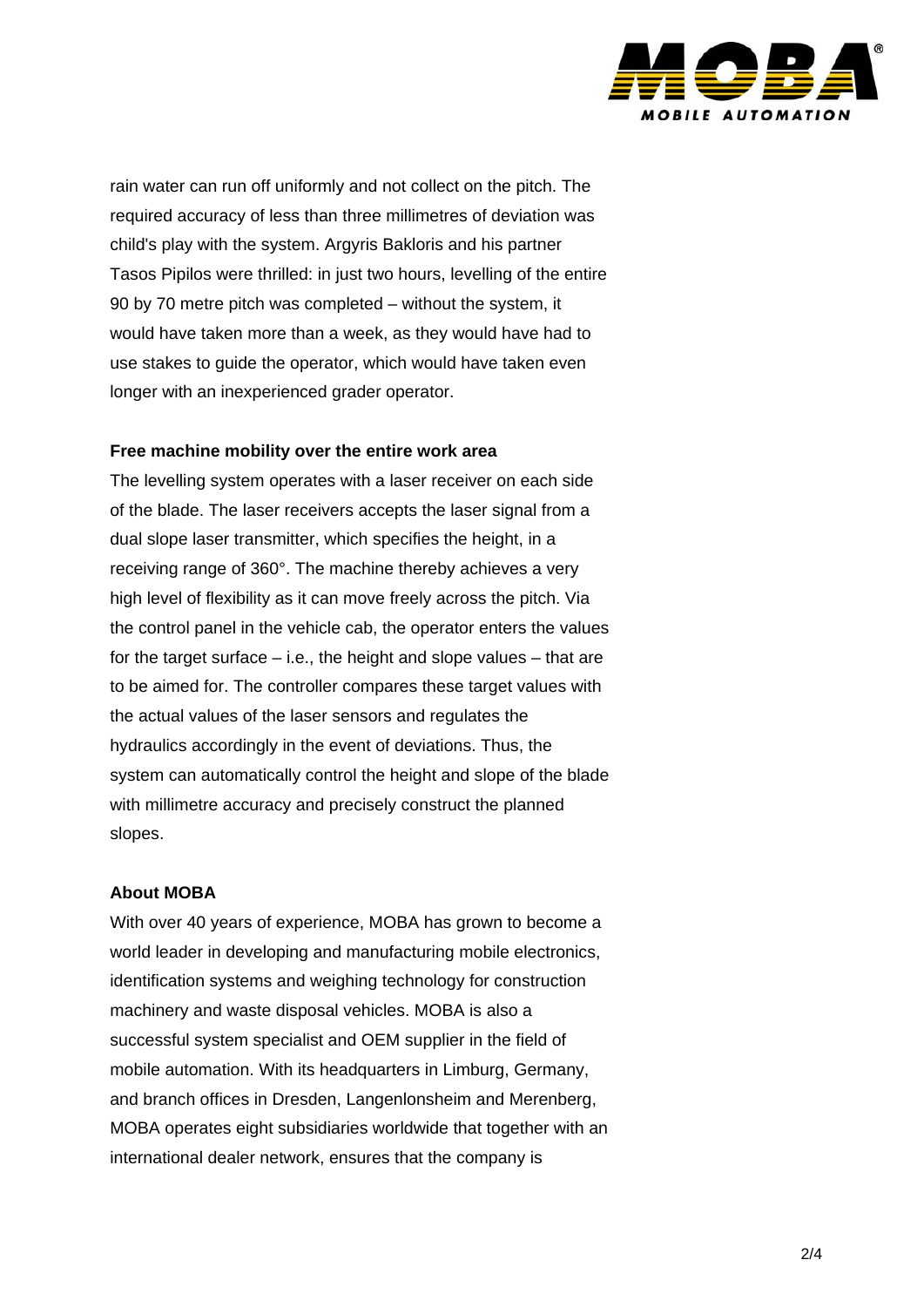

represented in the major global growth markets. Over the last decade the company's turnover increased from 23 million Euro in 2003 to almost 50 million Euro in 2013, with employee numbers growing from 185 in 2003 to 456 in 2013.



*The grader managed the levelling of the whole sports field in only two hours* 



*The laser signal from a dual slope laser transmitter served as height reference for the levelling system* 



*MOBA dealer MOBACT with the customer after the installation: f.l.t.r.: John Karizonis (MOBACT) Athanasios Mantzoros (Grader operator) Argyris Bakloris and Tasos Pipilos (Bakloris Pipilos O.E), Mike and Steve Karizonis (MOBACT)*

Pictures: MOBA

Further information and downloads of press releases and images are available at www.moba.de.